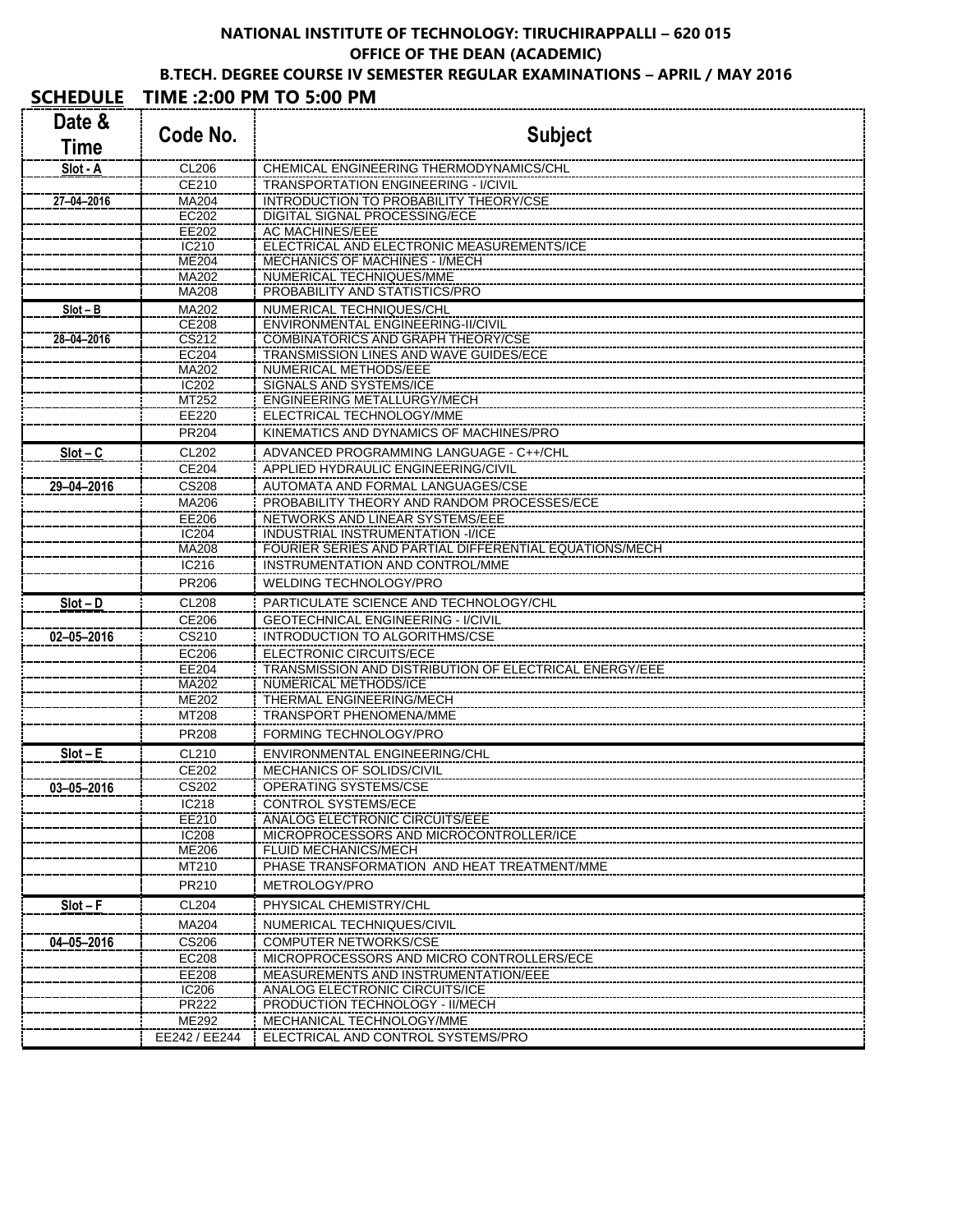### **NATIONAL INSTITUTE OF TECHNOLOGY: TIRUCHIRAPPALLI – 620 015 OFFICE OF THE DEAN (ACADEMIC) B.TECH. DEGREE COURSE VI SEMESTER REGULAR EXAMINATIONS – APRIL / MAY 2016**

### **SCHEDULETIME : 9:30 AM TO 12:30 PM,**

| Date & Time     | Code No.              | <b>Subject</b>                                                                   |
|-----------------|-----------------------|----------------------------------------------------------------------------------|
| Slot - A        | CL304                 | CHEMICAL REACTION ENGINEERING - II/CHL                                           |
|                 | CE308                 | WATER RESOURCES ENGINEERING/CIVIL                                                |
| 27-04-2016      | CS031                 | DATA WAREHOUSING AND DATA MINING/CSE                                             |
|                 | <b>EC308</b><br>EE302 | <b>VLSI SYSTEMS/ECE</b><br><b>POWER ELECTRONICS/EEE</b>                          |
|                 | IC302                 | CONTROL SYSTEMS - II/ICE                                                         |
|                 | ME308                 | COMPUTER AIDED DESIGN AND DRAFTING/MECH                                          |
|                 | MT304                 | NON FERROUS EXTRACTION/MME                                                       |
|                 | PR302                 | <b>OPERATIONS RESEARCH/PRO</b>                                                   |
| $Slot - B$      | HM302                 | HUMAN PSYCHOLOGY AND ORGANIZATIONAL BEHAVIOR/CHL                                 |
| 28-04-2016      | CE302<br>CS304        | STRUCTURAL ANALYSIS -II/CIVIL<br>SERVICE ORIENTED ARCHITECTURE/CSE               |
|                 | EC306                 | MICROWAVE COMPONENTS AND CIRCUITS/ECE                                            |
|                 | EE304                 | POWER SYSTEM PROTECTION AND SWITCH GEAR/EEE                                      |
|                 | IC304                 | PROCESS CONTROL/ICE                                                              |
|                 | ME304                 | AUTOMOBILE ENGINEERING/MECH                                                      |
|                 | MT306<br>PR304        | PARTICULATE PROCESSING/MME<br>WORK DESIGN AND FACILITIES PLANNING/PRO            |
| $Slot - C$      | <b>CL308</b>          | PROCESS DYNAMICS AND CONTROL/CHL                                                 |
|                 | CE304                 | CONCRETE STRUCTURES - II/DRAWING/CIVIL                                           |
| 29-04-2016      | CS308                 | MOBILE APPLICATIONS DEVELOPMENT/CSE                                              |
|                 | EC310                 | <b>EMBEDDED SYSTEMS/ECE</b>                                                      |
|                 | EE308                 | <b>VLSI DESIGN/EEE</b>                                                           |
|                 | CS303                 | <b>COMPUTER NETWORKS/ICE</b>                                                     |
|                 | <b>ME306</b><br>MT310 | <b>DESIGN OF MECHANICAL DRIVES/MECH</b><br>METAL FORMING TECHNOLOGY/MME          |
|                 |                       | PRECISION ENGINEERING/PRO                                                        |
|                 | PR306                 |                                                                                  |
| $Slot - D$      | CL306<br>CE306        | EQUILIBRIUM STAGED OPERATIONS/CHL<br>DESIGN OF STEEL STRUCTURES/CIVIL            |
| $2 - 05 - 2016$ | CS302                 | PRINCIPLES OF CRYPTOGRAPHY/CSE                                                   |
|                 | EC304                 | MOBILE COMMUNICATION/ECE                                                         |
|                 | <b>IC005</b>          | MEMS AND NANOTECHNOLOGY/ICE                                                      |
|                 | ME302                 | <b>TURBO MACHINES/MECH</b>                                                       |
|                 | MT308                 | NON-FERROUS PHYSICAL METALLURGY/MME                                              |
|                 | PR308                 | COMPUTER AIDED DESIGN AND ENGINEERING/PRO                                        |
| $Slot - E$      | CL320<br><b>CE474</b> | PROCESS INSTRUMENTATION/CHL<br>TRAFFIC ENGINEERING AND SAFETY/CIVIL              |
| $3 - 05 - 2016$ | CS306                 | MICROPROCESSORS AND MICRO CONTROLLERS/CSE                                        |
|                 | EC302                 | DIGITAL COMMUNICATION/ECE                                                        |
|                 | EE001                 | POWER GENERATION SYSTEMS/EEE                                                     |
|                 | IC306<br>ME356        | PRODUCT DESIGN AND DEVELOPMENT/ICE<br>REFRIGERATION AND AIR-CONDITIONING/MECH    |
|                 | MT012                 | NON DESTRUCTIVE TESTING AND FAILURE ANALYSIS/MME                                 |
|                 | PR310                 | MECHATRONICS AND INDUSTRIAL AUTOMATION/PRO                                       |
| $Slot - F$      | CL324                 | PIPELINE CORROSION AND CATHODIC PROTECTION/CHL (INCLUDING VIII SEM STUDENTS)     |
| 4-05-2016       | CE485                 | MARINE FOUNDATION ENGINEERING/CIVIL                                              |
|                 | <b>CS001</b>          | DESIGN AND ANALYSIS OF PARALLEL ALGORITHMS/CSE                                   |
|                 | EC352                 | NETWORKS AND PROTOCOLS/ECE                                                       |
|                 | EE021                 | COMPUTER ARCHITECTURE/EEE                                                        |
|                 | <b>IC027</b>          |                                                                                  |
|                 | ME354                 | ADVANCED IC ENGINES/MECH                                                         |
|                 | MT011                 | FATIQUE, CREEP AND FRACTURE MECHANICS/MME                                        |
|                 | PR024                 | DESIGN FOR MANUFACTURE AND ASSEMBLY/PRO                                          |
| $SLOT - G$      | CL317<br>CE442        | NUCLEAR ENGINEERING/CHL<br>ADVANCED SURVEYING TECHNIQUES/CIVIL                   |
| 5-05-2016       | CE441                 | GIS AND REMOTE SENSING/CIVIL                                                     |
|                 | CS063                 | <b>REAL TIME SYSTEMS/CSE</b>                                                     |
|                 | CS356<br><b>IC045</b> | DATA STRUCTURES AND ALGORITHMS/ECE<br><b>EMBEDDED SYSTMES/ICE</b>                |
|                 | PR041                 | DESIGN AND ANALYSIS OF EXPERIMENTS/PRO                                           |
| <b>SLOT-F1</b>  |                       |                                                                                  |
| 6-05-2016       | PR044                 | LEAN MANUFACTURING / PRO                                                         |
|                 | MT095                 | RECENT DEVELOPMENTS IN WELDING PROCESSES/MME (HONOURS)                           |
| <b>HONOURS</b>  | CS090                 | DISTRIBUTED ALGORITHMS(HONOURS)                                                  |
| 9-05-2016       | EE090                 | MODERN CONTROL SYSTEMS/EEE(HONOURS) (INCLUDING VIII SEM STUDENTS)                |
|                 | EC092<br>ME606        | <b>DESIGN OF ASICS/ECE(HONOURS)</b><br>COMPUTATIONAL FLUID DYNAMICS/MECH(HONOURS |